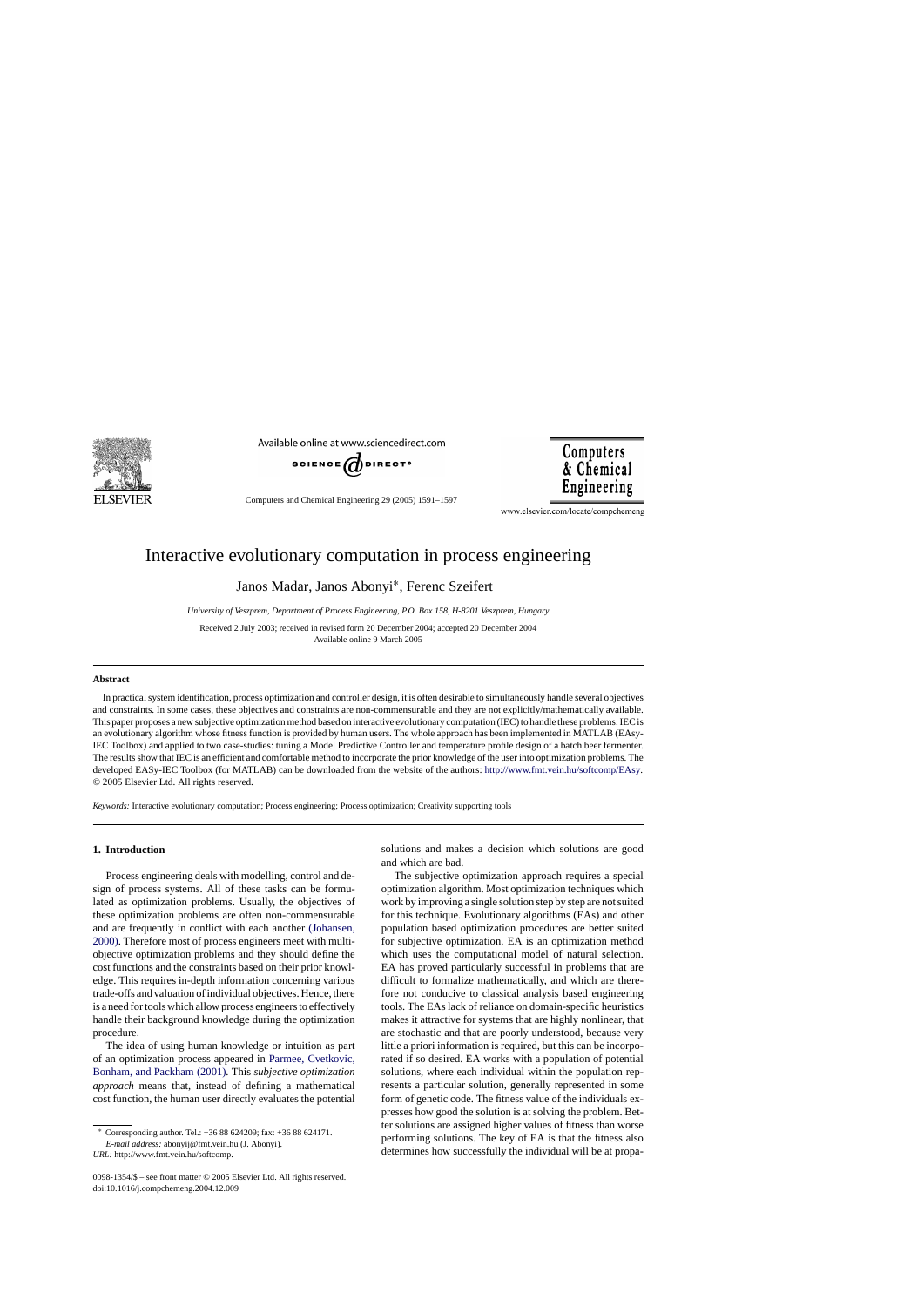gating its genes (its code) to the subsequent generations. As this description suggests, this optimization approach is ideal for subjective optimization since the human user can directly evaluate the fitness of the solutions by ordering the solutions or by the selection of the best ones. This approach become known as *interactive evolutionary computation* (IEC) [\(Takagi, 2001\).](#page--1-0) IEC has been already applied in computer graphics[\(McCormack, 1993\), a](#page--1-0)nimation, creating forms, textures, and motion [\(Aoki, Takagi, & Fujimura, 1996\). Po](#page--1-0)tential applications of interactive evolution include development of components of biological nature [\(Furuta, Maeda, & Watan](#page--1-0)abe, 1995; Smith, 1991)and engineering construction design [\(Ohsaki & Takagi, 1998\).](#page--1-0) The applications of IEC to control problems have been recently increased (Kamihira, Yamaguchi, & Kita, 1999; Lund & Miglino, 1998).

Contrary to the high number of IEC application examples, this approach has not been applied in chemical process engineering. The aim of this paper is to show how this tool can be tailored and applied in this area. Two examples will be shown: tuning an MPC controller and a temperature profile design of a batch beer fermentation process. These examples demonstrate the applicability of the MATLAB EAsy-IEC Toolbox developed for solving process engineering problems by IEC. With the application of this toolbox the users can simultaneously analyze the numerical performance indices along with the plotted concentration profiles and modify the design variables suggested by the evolutionary algorithm.

#### **2. IEC framework for process engineering problems**

#### *2.1. IEC as a subjective optimization tool*

Evolutionary algorithm (EA) is a widely used population based iterative optimization technique, that mimics the process of natural selection, see Fig. 1 [\(Eiben & Schoenauer,](#page--1-0) 2002). The population is evolved over generations to produce better solutions to the problem. The evolution is performed using a set of stochastic genetic operators, which manipulate the representation of the potential solutions. Most evolutionary algorithms include operators that select individuals for reproduction, produce new individuals based on those selected, and determine the composition of the population at the subsequent generation.

Interactive evolutionary computation (IEC) is simply an EA in which the selection of the best individuals for reproduction is performed by a human user, see Fig. 1B). In the field of process engineering, this means that the user should simultaneously analyze the numerical results and the plotted trajectories used to represent the solution of a control, system identification, or process optimization problem, e.g. concentration and temperature profiles, and select the best solutions which approach his/her requirements. These selected individuals will constitute the next generation.

[George A. Miller discussed some limits](#page--1-0) of the human brain with respect to information processing. In particular, his research had found that people are unable to keep up with more than five to nine different chunks of information at a time [\(Miller, 1956\). S](#page--1-0)ince a human user cooperates with a tireless computer and evaluates the potential solutions, the IEC process cannot be continued after many generations prohibiting the practical use of the IEC. Due to the limitation of the individuals simultaneously displayed on the monitor, the limitation of human capability to memorize the time-sequentially displayed individuals and the requirement to minimize the human fatigue, the main problem of the effective realization of IEC is the development of an evolutionary algorithm that is able to search for a goal with a small population size within a few number of searching generations. The good news is that thanks to a good initial convergence of evolutionary algorithms, unlike gradient methods, the human fatigue problem may be less tiring than from gradient searches[\(Takagi, 2001\).](#page--1-0)

#### *2.2. Evolution strategy*

Among the wide range of EAs we found that evolution strategy (ES) [\(Schwefel, 1965\)](#page--1-0) is the best suited for IEC applications. The design variables in ES are represented by *n*-dimensional vector  $\mathbf{x}_j = [x_{j,1}, \dots, x_{j,n}]^T \in R^n$ , where  $\mathbf{x}_j$ represents the *j*th potential solution, i.e. the *j*th the member of the population. The mutation operator adds  $z_{i,i}$  normal distributed random numbers to the design variables:



Fig. 1. Scheme of IEC. (A) Evolutionary algorithm; (B) interactive evolutionary algorithm.